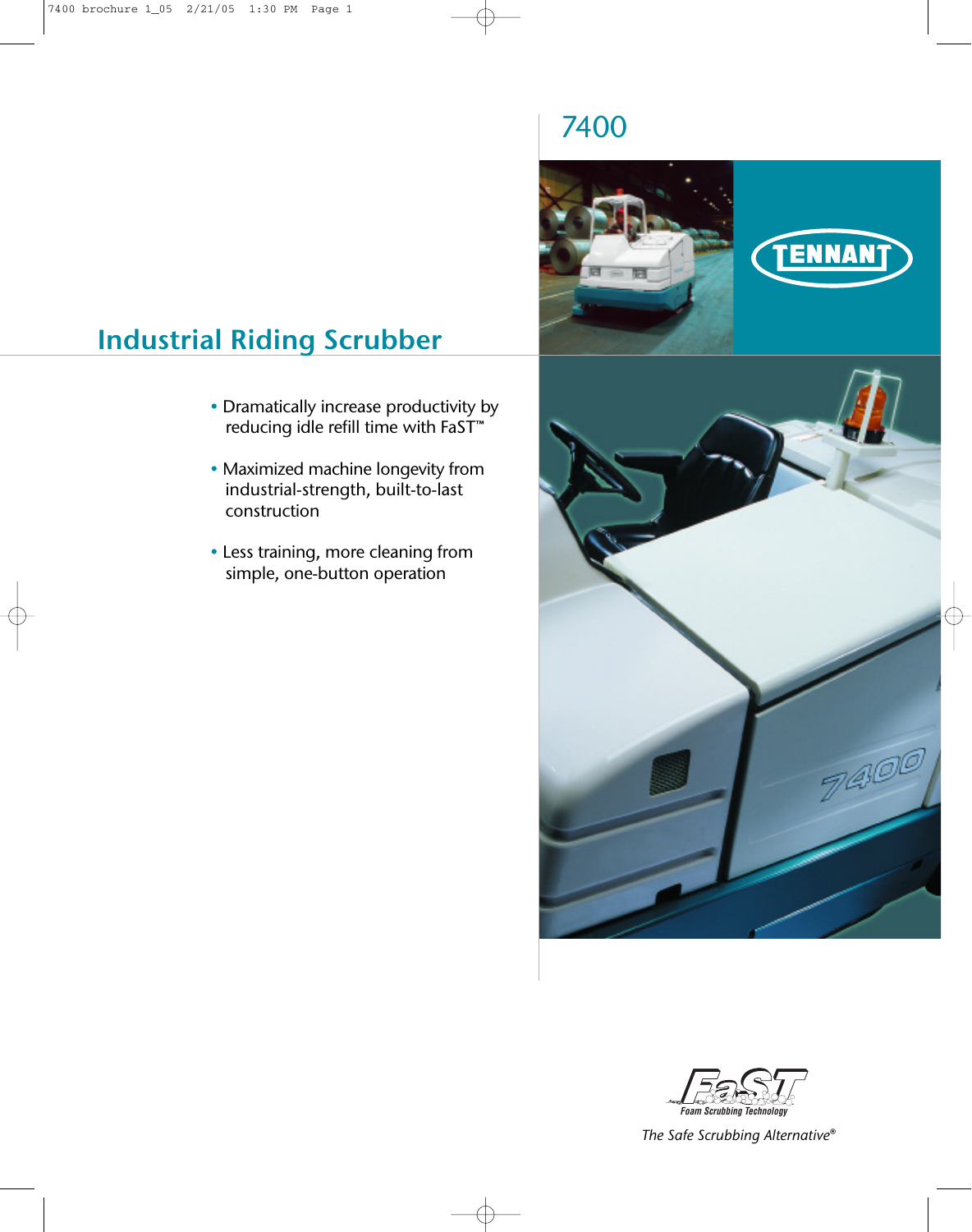# **Rugged, reliable scrubber for hours of continuous, aggressive cleaning.**

The industry standard for riding scrubbers, the model 7400 offers long-lasting, reliable performance. Combined with simple, dependable operation, the 7400 will consistently meet your high standards for cleanliness, safety, and productivity.

### **Industrial-strength construction**

Aggressive enough to clean the dirtiest floors, and durable enough to withstand the most abusive environments, the 7400 is built tough with a single-piece, T-beam frame and wrap-around reinforced bumpers.

### **Low-maintenance reliability, super-high performance**

The 7400's low maintenance creates an even lower cost-of-operation. With virtually no down-time, the 7400 is a low-cost, high productivity cleaning machine.

### **Easy, one-button operation**

Dramatically reduce the need for operator judgment—and the potential for operator error—with the 7400's simple one-button control panel.



## MUST-HAVE OPTIONS

### **Extend your scrub path**

Use the optional sidebrush and squeegee to increase your productivity even more, extending your cleaning path to 57 inches.

### **Safe and efficient clean-out**

With the Positrol, empty and rinse the recovery tank quickly and easily when floor drain is not directly accessible.

### **Increase operator safety**

Protect your operators with a UL-certified, ANSI-tested, and OSHA-approved overhead guard.

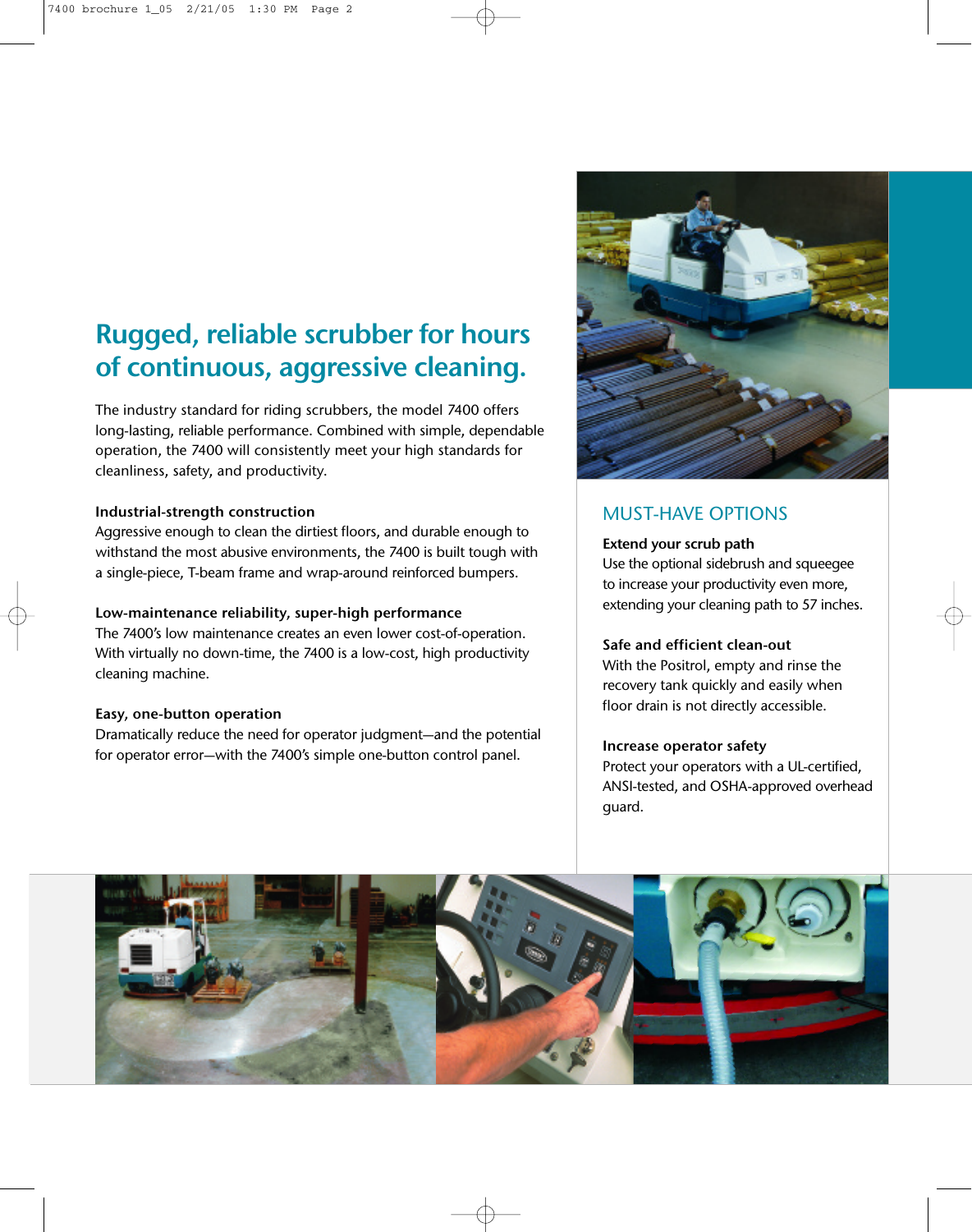## **THE MOST PRODUCTIVE WAY TO SCRUB**

The 7400 comes standard with FaST (Foam-activated Scrubbing Technology) – the safest, most productive scrubbing system available.

Scrub continuously for up to two hours, cover up to one million square feet with one FaST-PAK,™ and dramatically increase water pick-up to the point where the floor is left virtually dry.





**Increase cleaning effectiveness** when the recovery tank is full with the auto-delay, vacuum fan shut-off, enabling complete water recovery.

**Reduce maintenance** and maximize cleaning time with quick, easy brush and squeegee adjustments.

**Reduce training** with easy-to-use control panel including one-button operation and scrubsetting memory.

**Increase productivity** with counter-rotating cylindrical brushes that first sweep light debris and then scrub up to 70,000 square feet  $(6500 \text{ m}^2)$  per hour.

# ABCDE

**Ensure safety**  with a unique drivetire design that increases traction and maneuverability and decreases loss of control and injury.